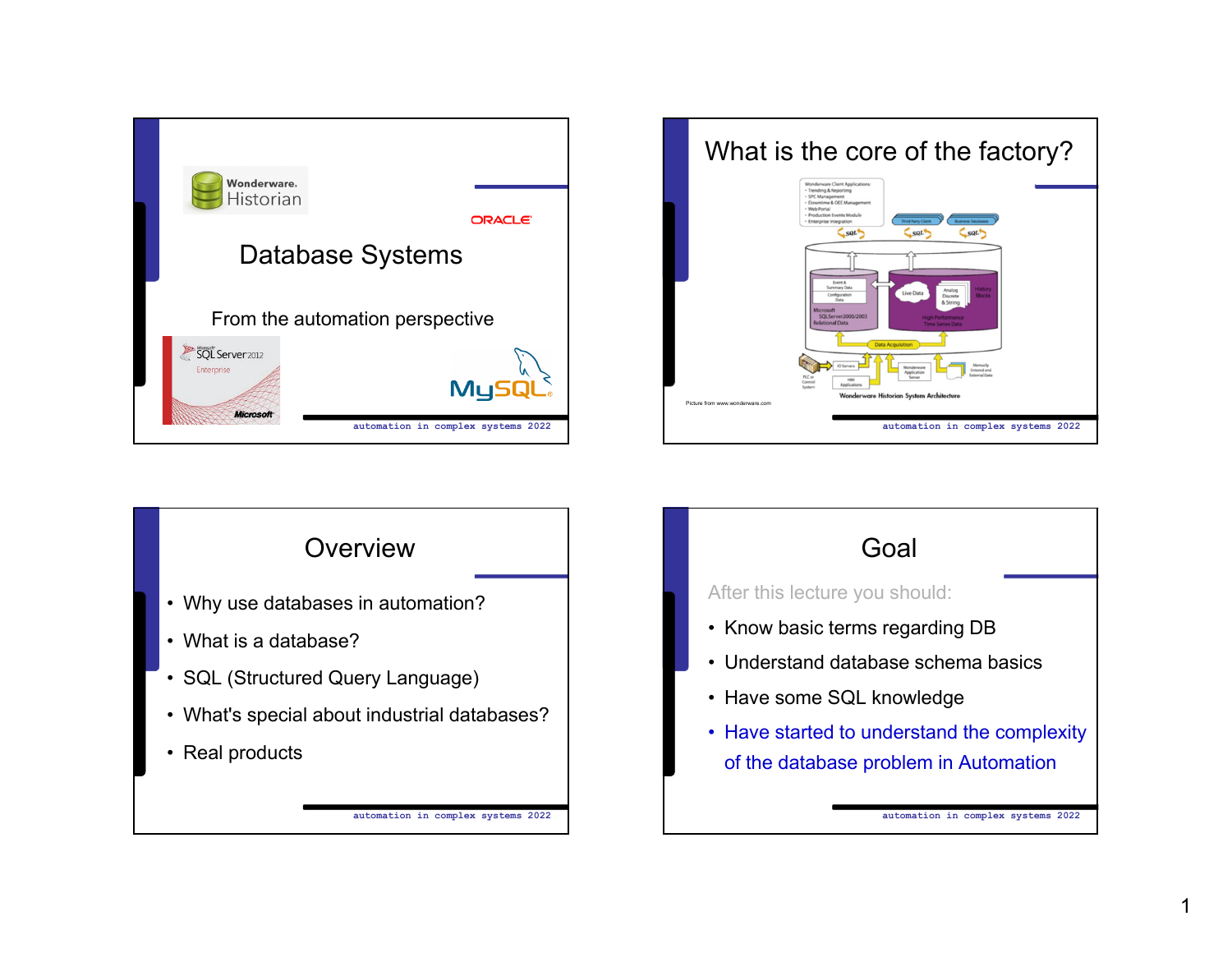

## Information in the process

- Static data e.g.
	- Machine perfomance
	- CAD drawing
	- Other specifications
- Dynamic data e.g.
	- Orders, timelimits
	- Buffer quantities
	- Available resources

The database (DB) • Contains data• Grouped data • Describes a part of the world • Data described by a schema • Consistent contents• Handled by a DBMS

**automation in complex systems 2022**



**automation in complex systems 2022**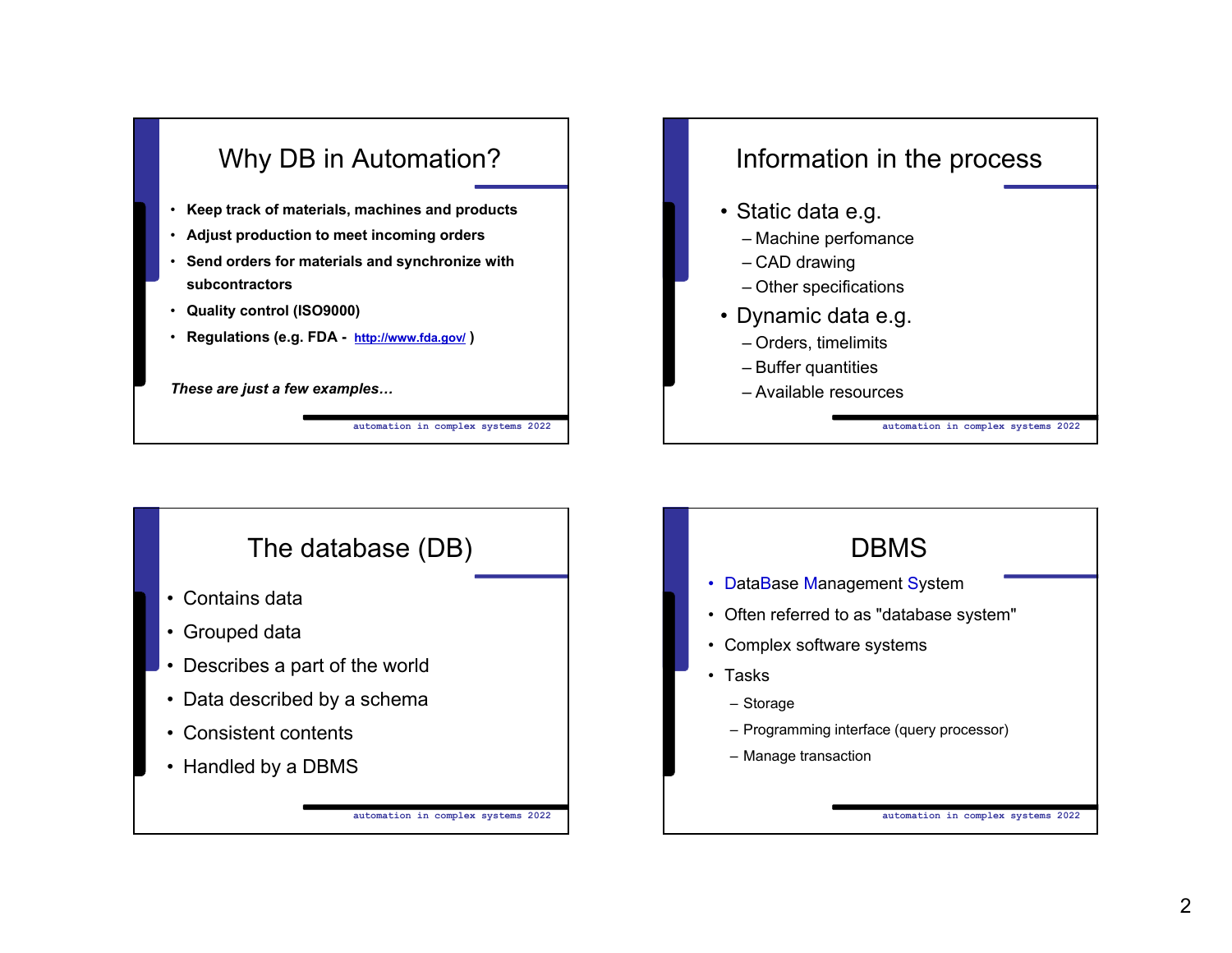





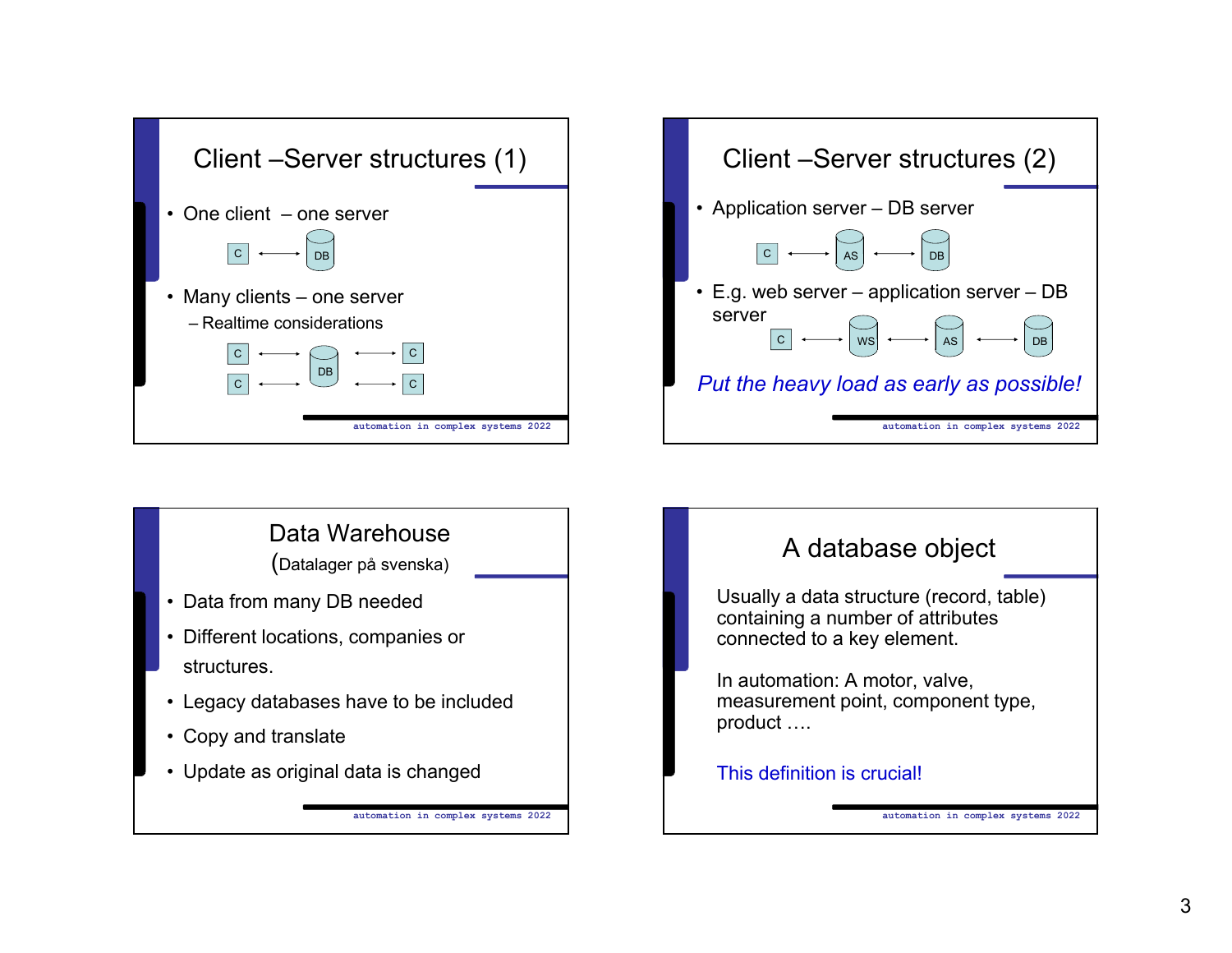



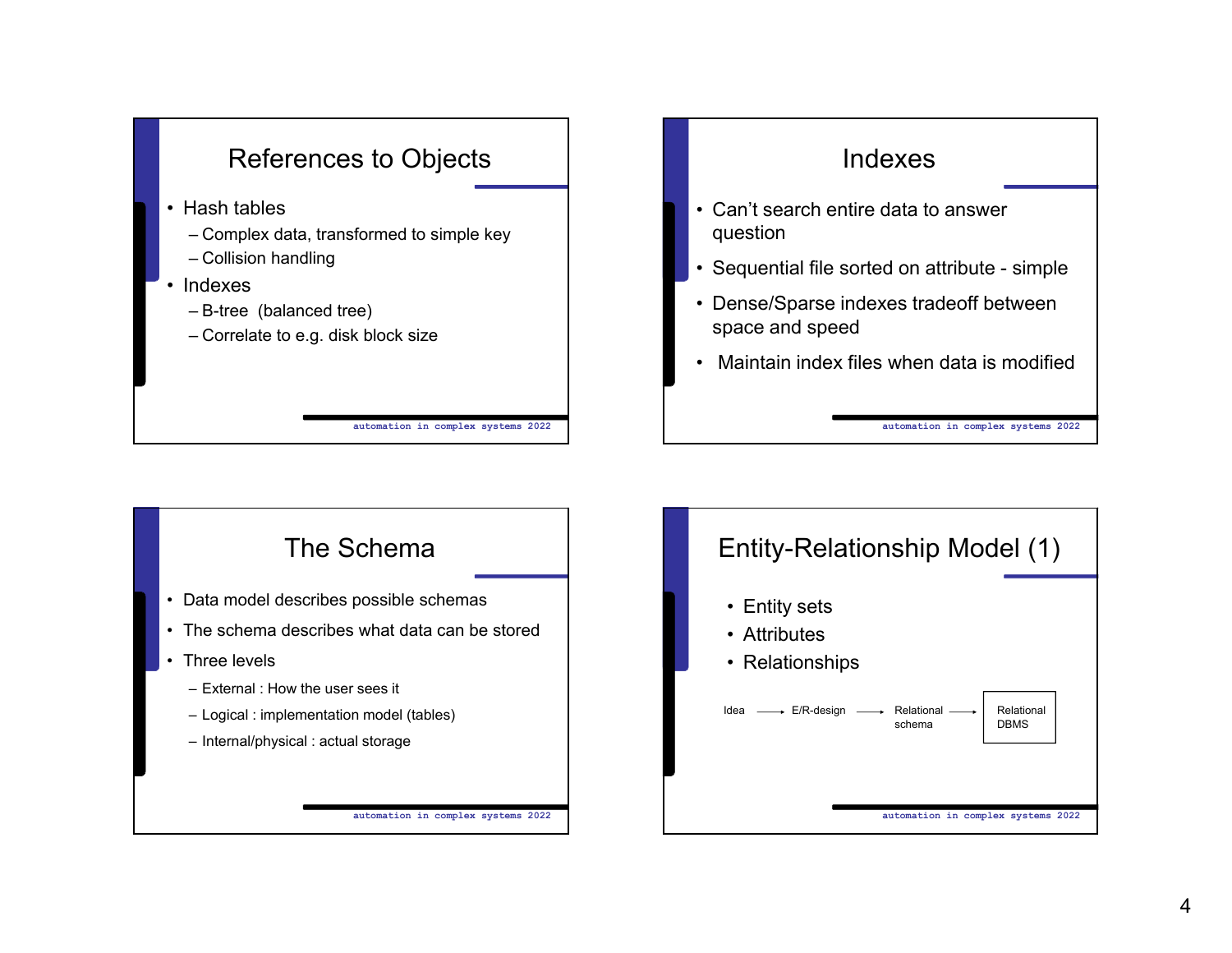





## – Related key attribute becomes part of the schema. – C++, java with persistent data. E.g. ODL (Object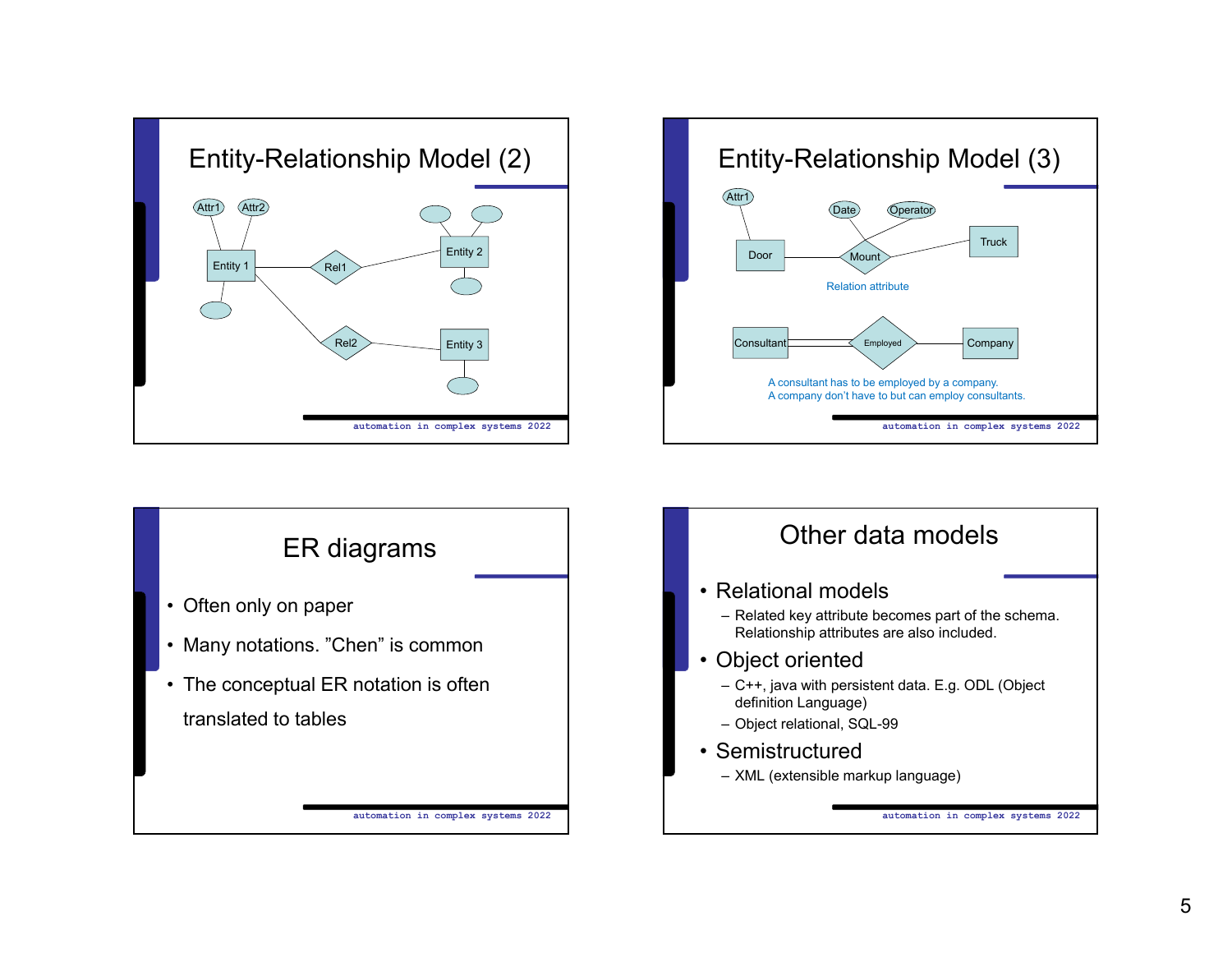